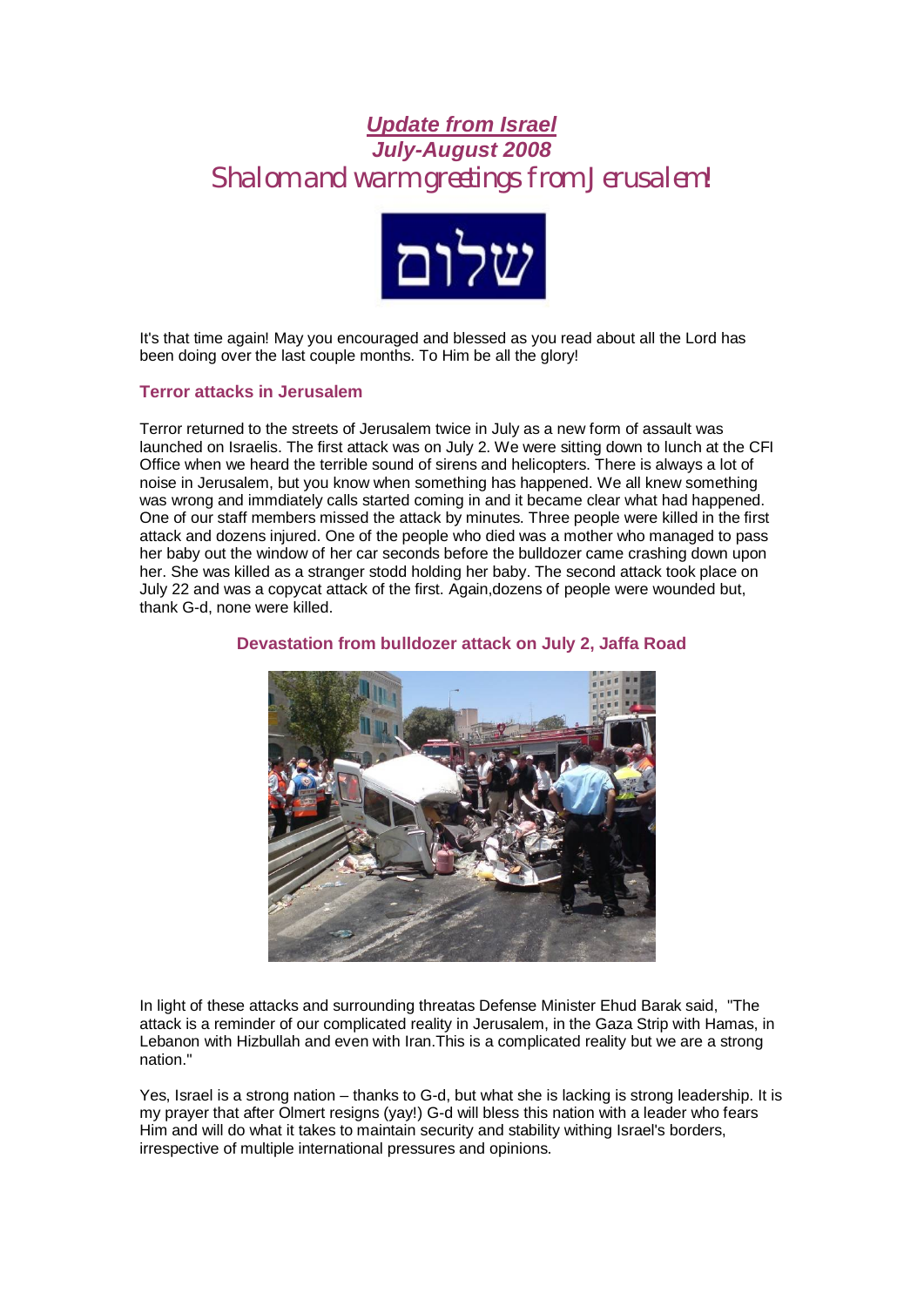## **Ehud and Eldad come home, in coffins**



On 16 July Ehud Goldwasser and Eldad Regev were returned home, in coffins. I already sent out a long email on this matter so will not repeat it all here. However, I will reiterate that swopping living terrorists for dead soldiers is not the best move. The message it sends out is dangerous and I believe that it has made Israel's young soldiers even more vulnerable. The day was full of conflicting emotions – we were horrified at the 'exchange' but so relieved to have the boys home.

We are still waiting for Gilad Shalit who was kidnapped over 2 years ago. Please G-d, may he come home.

#### **Ministering to the poor and elderly**

As always, it is my priviledge to reach out to the needy and hurting here in Israel. During July and August I had a number of Israelis coming to me for help and assistance. There are so many faces, so many stories, so many precious souls. G-d gives me the opportunity to comfort and love, to speak hope and to meet practical needs. I am blessed!

Visits with War Veterans and Holocaust Survivors are always special and emotional, and I always learn a lot. Hearing their stories and knowing of all they endured has deeply affected me and changed the way I approach many things in life. We have a lot to learn from the elderly



#### **Galya with War Veterans, Alexander and Rachel**

.

An Israeli woman named Yasmin who recently lost her twins. She has carried them almost fullterm and it was devastating for her. On top of this she has serious problems with her eyesight and various financial strains. We were blessed to help her get the correct treatment she needs for her eyes, and also to be there for her – as friends.

Another lady named Ronit was in desperate need of a bed and cupboard for her child. When I went to home I was shocked to see the conditions they are living in. Ronit was in tears of joy as we provided the funds she needed to purchase furniture for her home!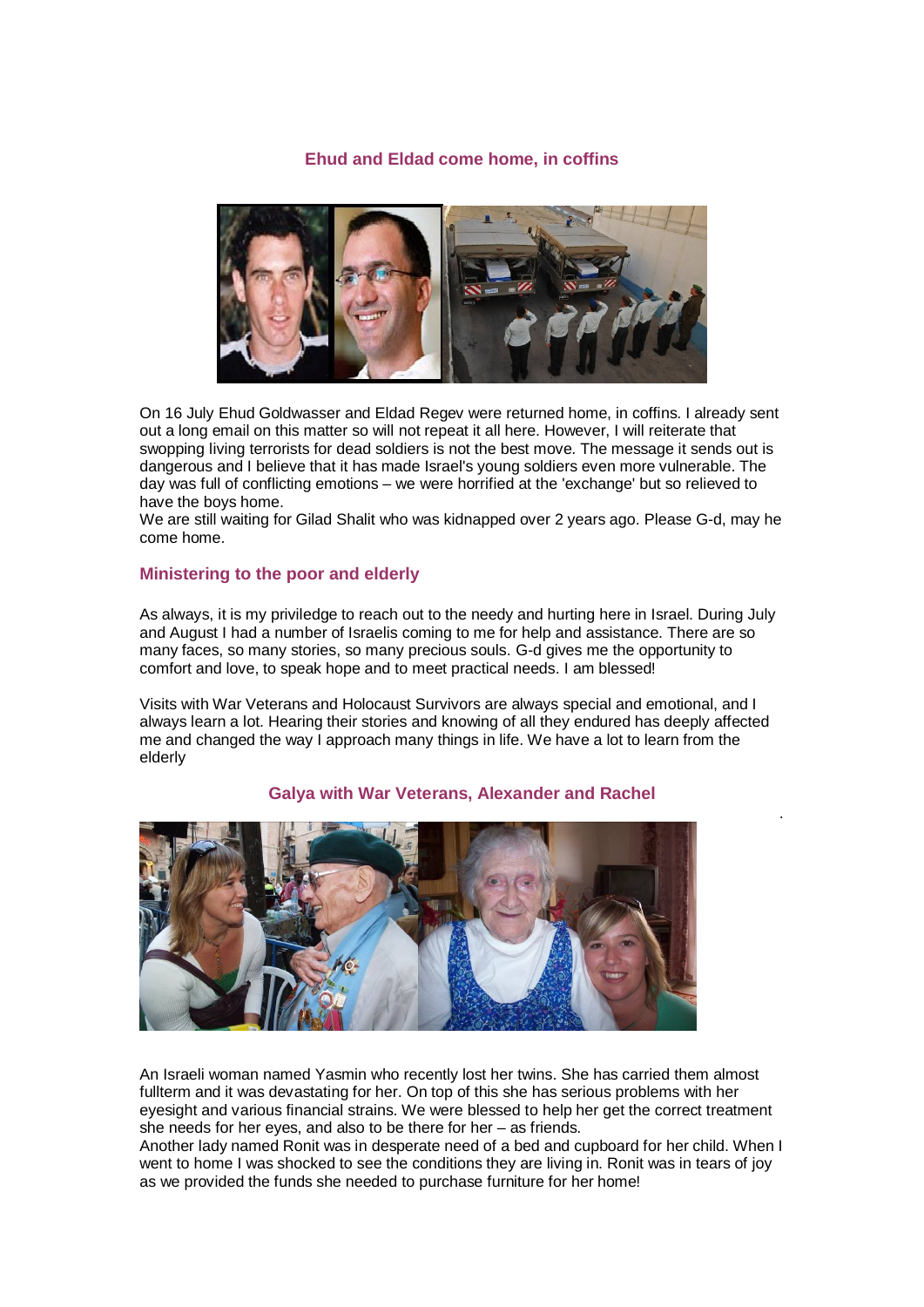I could write forever about the people I have met,the ways we have helped and the stories I have heard. Perhaps one day I will write a book… !!!

## **Day trip to Sderot**

in August I went down to Sderot with a group from CFI to support the people there and show our solidarity. I also had 2 home visits to make to people in need. One of the people I met, Luba, has suffered terribly from the ongoing qassam rocket attacks. Her home has been damaged 4 times and she is basically a nervous wreck. It was eye-opening for me to actually be there and hear it all first-hand. Whilst walking around Sderot you feel like you are always waiting to hear the siren which tells of an incoming rocket. You hear the words 'tzeva adom' (colour red) and then you have 15 seconds to get to a bomb shelter or safe room – portable bomb shelters have been placed all over Sderot. **STATISTIC** 

#### **Kfar Rafael – Beer Sheva**

During August i also made a trip down to Beersheva. Sharon Sanders and I went to a kibbutz called Kfar Rafael to learn about their community and see how we could support them. An Israeli remedial community set against the backdrop of the Negev Desert in southern Israel, Kfar Rafael is a center committed to helping those with special needs to live independent and significant lives. In the words of one handicapped resident, called "Big Oded" as he is the oldest villager at 70 years old, he describes the progression of the village's conception in 1979 until now: "20 years ago, Kfar Rafael was a desert; now, it is an oasis." In Kfar Rafael, instead of being simply caretakers for the mentally and physically handicapped villagers, foster families and volunteers enable the villagers to lead full and fulfilling lives in which they provide service and food for their community as well as beautiful products sold abroad.

## **One of the residents of Kfar Rafael**



#### **Refugee Youth Conference – Tel Aviv**

On 15 August I had the priviledge to address a church full of young refugees from different African countries. I was asked to be a speaker at a Youth Conference that was hosted by a church in south Tel Aviv. What a great evening we had! The topic the Lord gave me was 'redeeming the time'. It was a challenging message but from the feedback it seems that the youth were encouraged and challenged and appreciated the word.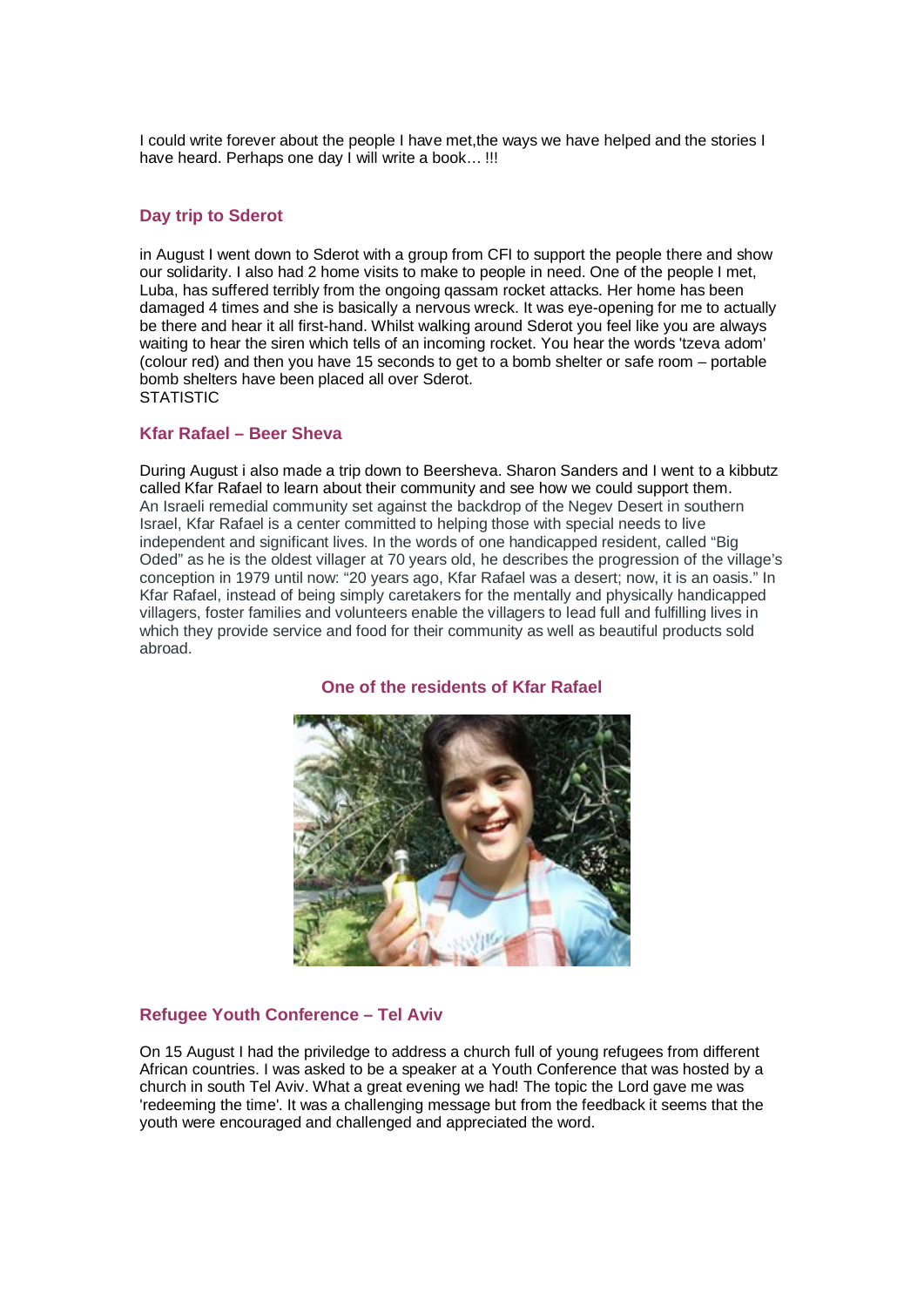## **Mini-Israel Outing for 200 children**



# **Galya with children at Mini-Israel**

On a hot August day 200 African children gathered for a day out at Mini-Israel. All these children were born in Israel and are legal citizens. Their trip to Mini-Israel served to educate them in the cultural and historical heritage of the nation in which they were born. For many of the children it was also one of the first times they were able to go out and enjoy a special trip. I was at Mini-israel to meet the children as they started their outing and CFI was happy to contribute financially in order to make their day possible. It is so important to help these children integrate into Israel society and we were excited to be able to invest into their lives.

## **Armenian Community**

Something very interesting for me has been getting more and more acquainted with the Armenian community here in Israel. I live in the Armenian quarter of the Old City and have got to know many of the residents. The Archbishop of the Armenian Patriachate has taken me under his wing and taight me a lot about Armenian history and belief. They are a special and fascinating people.

I have started learning the language and spend a few hours each week in the Armenian library (1minute from my house!) battling through it! We can never stop learning!!!

## **Fun times in Israel – Qumran,Dead Sea,Galilee,Golan Heights,Bethlehem**

i never ger tired of travelling around Israel, even in the heat of the summer! A good friend from Norway was visiting this summer and so we jumped in the car and made our way down to the Dead Sea and Qumran for the day. I have been there so many times but it never ceases to amaze me – to actually be at the lowest point on earth(!),and to be at the place were the Scrolls were found – incredible! This summer we also spent some time up north – in the Galilee and Golan Heights. We visited ruins of different Crusader castles and also went to Rosh HaNikrah-border with Lebanon. We stayed in a Druze village called Peki'in which was delightful. Another highlight was staying overnight in Bethlehem and interacting with the Christian Arabs there. I love this country!!!